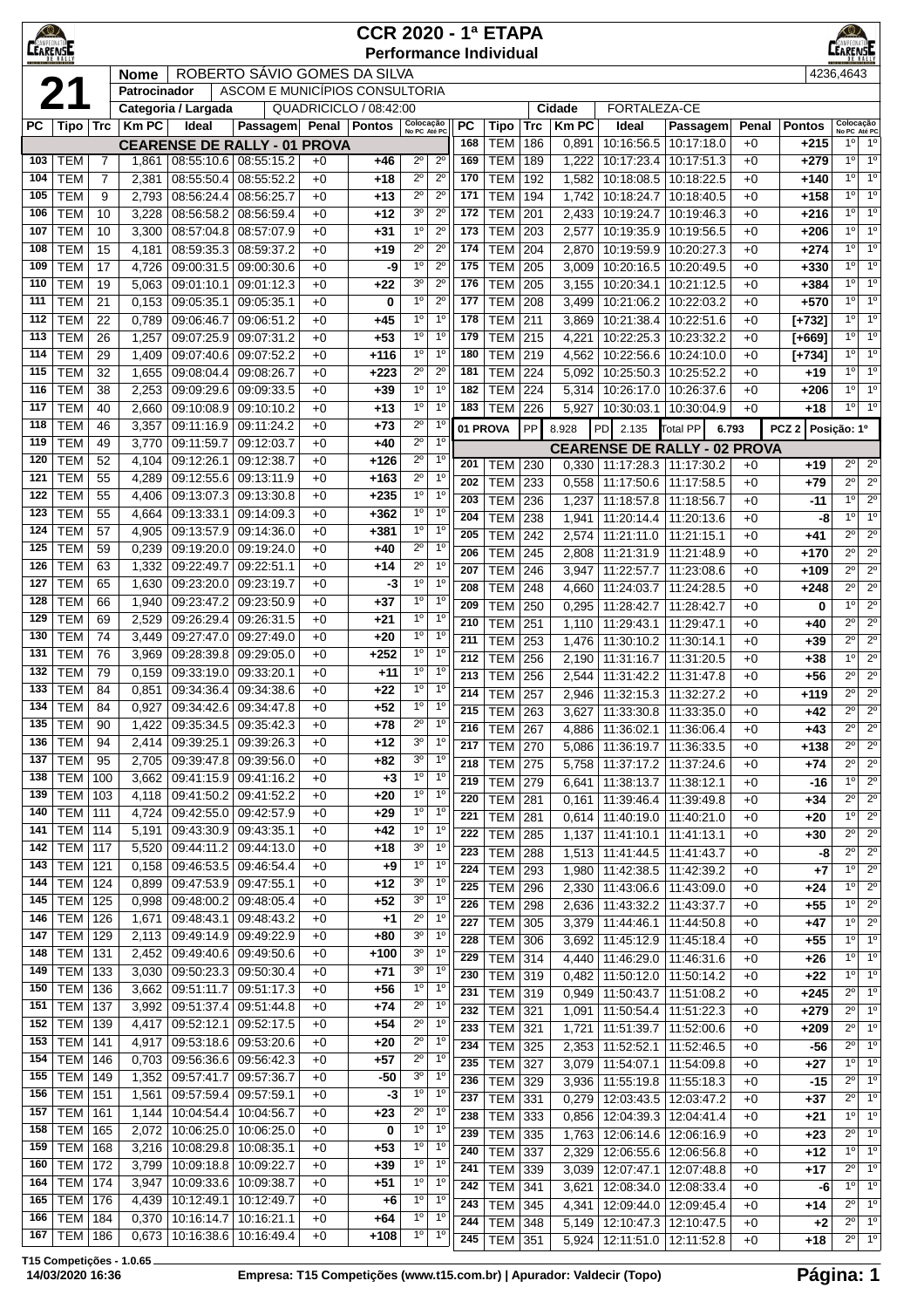| <b>CEARENSE</b> |                                  |     |                     |    |                                 |                                |                        |              |                  |             |                               |                            |    | <b>CCR 2020 - 1ª ETAPA</b>    |     |              |       |              |       |               | ≺©∕                       |
|-----------------|----------------------------------|-----|---------------------|----|---------------------------------|--------------------------------|------------------------|--------------|------------------|-------------|-------------------------------|----------------------------|----|-------------------------------|-----|--------------|-------|--------------|-------|---------------|---------------------------|
|                 |                                  |     |                     |    |                                 |                                |                        |              |                  |             |                               |                            |    | <b>Performance Individual</b> |     |              |       |              |       |               | <b>LEARENATOL</b>         |
|                 |                                  |     | <b>Nome</b>         |    | ROBERTO SAVIO GOMES DA SILVA    |                                |                        |              |                  |             |                               |                            |    |                               |     |              |       |              |       |               | 4236,4643                 |
|                 | 21                               |     | Patrocinador        |    |                                 | ASCOM E MUNICÍPIOS CONSULTORIA |                        |              |                  |             |                               |                            |    |                               |     |              |       |              |       |               |                           |
|                 |                                  |     | Categoria / Largada |    |                                 |                                | QUADRICICLO / 08:42:00 |              |                  |             |                               |                            |    |                               |     | Cidade       |       | FORTALEZA-CE |       |               |                           |
| PС              | Tipo                             | Trc | <b>KmPC</b>         |    | Ideal                           | Passagem                       |                        |              | Penal   Pontos   |             | Colocação<br>No PC Até PC     |                            | РC | Tipo                          | Trc | <b>Km PC</b> | Ideal | Passagem     | Penal | <b>Pontos</b> | Colocação<br>No PC Até PC |
| 246             | $TEM$ 353                        |     | 6,563               |    | 12:12:37.0 12:12:38.1           |                                |                        | $+0$         |                  | +11         | $1^{\circ}$                   | $1^{\circ}$                |    |                               |     |              |       |              |       |               |                           |
| 247             | TEM 356                          |     | 0,326               |    | 12:17:12.1                      | 12:17:12.2                     |                        | $+0$         |                  | $+1$        | 1 <sup>0</sup>                | $1^{\circ}$                |    |                               |     |              |       |              |       |               |                           |
| 248             | <b>TEM 362</b>                   |     | 1,309               |    | 12:18:50.0                      | 12:18:52.9                     |                        | $+0$         |                  | +29         | $2^{\circ}$                   | 1 <sup>0</sup>             |    |                               |     |              |       |              |       |               |                           |
| 249             | <b>TEM</b>                       | 365 | 1,908               |    | 12:19:33.4                      | 12:19:32.4                     |                        | $+0$         |                  | -10         | $2^{\circ}$                   | 1 <sup>0</sup>             |    |                               |     |              |       |              |       |               |                           |
| 250             | <b>TEM</b>                       | 368 | 2,621               |    | 12:20:38.4                      | 12:20:35.7                     |                        | $+0$         |                  | -27         | $2^{\circ}$                   | 1 <sup>0</sup>             |    |                               |     |              |       |              |       |               |                           |
| 251             | <b>TEM 372</b>                   |     | 3,221               |    | 12:21:37.1                      | 12:21:43.1                     |                        | $+0$         |                  | +60         | 1 <sup>0</sup>                | 1 <sup>0</sup>             |    |                               |     |              |       |              |       |               |                           |
| 252             | TEM 373                          |     | 3,473               |    | 12:21:55.7                      | 12:22:04.8                     |                        | $+0$         |                  | +91         | $2^{\circ}$                   | 1 <sup>0</sup>             |    |                               |     |              |       |              |       |               |                           |
| 253             | <b>TEM 374</b>                   |     | 3,956               |    | 12:22:29.0                      | 12:22:39.3                     |                        | $+0$         |                  | $+103$      | $2^{\circ}$                   | 1 <sup>0</sup>             |    |                               |     |              |       |              |       |               |                           |
| 254             | <b>TEM 377</b>                   |     | 4,518               |    | 12:23:12.2                      | 12:23:29.2                     |                        | $+0$         |                  | $+170$      | $2^{\circ}$                   | 1 <sup>0</sup>             |    |                               |     |              |       |              |       |               |                           |
| 255             | <b>TEM 378</b>                   |     | 4,935               |    | 12:23:40.1                      | 12:24:00.2                     |                        | $+0$         |                  | $+201$      | $2^{\circ}$                   | 1 <sup>0</sup>             |    |                               |     |              |       |              |       |               |                           |
| 256             | <b>TEM 381</b>                   |     | 5,293               |    | 12:24:11.2                      | 12:24:34.3                     |                        | $+0$         |                  | $+231$      | $2^{\circ}$                   | 1 <sup>0</sup>             |    |                               |     |              |       |              |       |               |                           |
| 257             | <b>TEM 384</b>                   |     | 0,217               |    | 12:25:49.4                      | 12:26:33.2                     |                        | $+0$         |                  | $+438$      | $2^{\circ}$                   | 1 <sup>0</sup>             |    |                               |     |              |       |              |       |               |                           |
| 258             | <b>TEM</b>                       | 385 | 0,486               |    | 12:26:08.9                      | 12:26:52.1                     |                        | $+0$         |                  | $+432$      | $2^{\circ}$                   | 1 <sup>0</sup>             |    |                               |     |              |       |              |       |               |                           |
| 259             | <b>TEM</b>                       | 386 | 0,762               |    | 12:26:31.5                      | 12:27:16.7                     |                        | $+0$         | $[+452]$         |             | $2^{\circ}$                   | 1 <sup>0</sup>             |    |                               |     |              |       |              |       |               |                           |
| 260             | <b>TEM</b>                       | 388 | 1,501               |    | 12:27:32.6                      | 12:28:10.8                     |                        | $+0$         |                  | $+382$      | $2^{\circ}$                   | $2^{\circ}$                |    |                               |     |              |       |              |       |               |                           |
| 261             | TEM 390                          |     | 1,982               |    | 12:28:08.7                      | 12:28:46.3                     |                        | $+0$         |                  | $+376$      | $2^{\circ}$                   | $2^{\circ}$                |    |                               |     |              |       |              |       |               |                           |
| 262             | <b>TEM 394</b>                   |     | 2,729               |    | 12:29:45.2 12:29:47.1           |                                |                        | $+0$         |                  | $+19$       | $1^{\circ}$                   | $2^{\circ}$                |    |                               |     |              |       |              |       |               |                           |
| 263             | TEM 395                          |     | 3,456               |    | 12:30:44.7   12:30:58.4         |                                |                        | $+0$         |                  | +137        | $2^{\circ}$                   | $2^{\circ}$                |    |                               |     |              |       |              |       |               |                           |
| 264             | <b>TEM 398</b>                   |     | 4,425               |    | 12:32:04.3                      | 12:32:09.7                     |                        | $+0$         |                  | +54         | $2^{\circ}$                   | $2^{\circ}$                |    |                               |     |              |       |              |       |               |                           |
| 265             | <b>TEM 400</b>                   |     | 4,857               |    | 12:32:42.2                      | 12:32:42.4                     |                        | $+0$         |                  | +2          | $1^{\circ}$                   | $2^{\circ}$                |    |                               |     |              |       |              |       |               |                           |
| 266             | <b>TEM   404</b>                 |     | 0,548               |    | 12:36:41.1                      | 12:36:42.0                     |                        | $+0$         |                  | +9          | $2^{\circ}$                   | $2^{\circ}$<br>$2^{\circ}$ |    |                               |     |              |       |              |       |               |                           |
| 267             | <b>TEM 407</b>                   |     | 0,828               |    | 12:37:06.0                      | 12:37:10.1                     |                        | $+0$         |                  | +41         | $1^{\circ}$<br>1 <sup>0</sup> | $2^{\circ}$                |    |                               |     |              |       |              |       |               |                           |
| 268             | TEM                              | 411 | 1,292               |    | 12:37:51.9                      | 12:37:52.6                     |                        | $+0$         |                  | +7          | 1 <sup>0</sup>                | $2^{\circ}$                |    |                               |     |              |       |              |       |               |                           |
| 269<br>270      | <b>TEM 413</b><br><b>TEM 415</b> |     | 1,744               |    | 12:38:30.3                      | 12:38:35.4                     |                        | $+0$         |                  | +51         | 1 <sup>0</sup>                | $2^{\circ}$                |    |                               |     |              |       |              |       |               |                           |
| 271             | <b>TEM 417</b>                   |     | 2,102<br>2,626      |    | 12:39:07.7<br>12:39:49.7        | 12:39:19.2<br>12:39:56.1       |                        | $+0$<br>$+0$ |                  | +115<br>+64 | $1^{\circ}$                   | $2^{\circ}$                |    |                               |     |              |       |              |       |               |                           |
| 272             | TEM   419                        |     | 2,773               |    | 12:40:02.3                      | 12:40:12.9                     |                        | $+0$         |                  | $+106$      | $1^{\circ}$                   | $2^{\circ}$                |    |                               |     |              |       |              |       |               |                           |
| 273             | <b>TEM 423</b>                   |     | 3,114               |    | 12:40:36.1                      | 12:40:48.4                     |                        | $+0$         |                  | $+123$      | $1^{\circ}$                   | $2^{\circ}$                |    |                               |     |              |       |              |       |               |                           |
| 274             | <b>TEM 428</b>                   |     | 3,638               |    | 12:41:27.7                      | 12:41:50.5                     |                        | $+0$         |                  | $+228$      | $2^{\circ}$                   | $2^{\circ}$                |    |                               |     |              |       |              |       |               |                           |
| 275             | <b>TEM 432</b>                   |     | 4,225               |    | 12:42:30.0                      | 12:42:42.2                     |                        | $+0$         |                  | $+122$      | $2^{\circ}$                   | $2^{\circ}$                |    |                               |     |              |       |              |       |               |                           |
| 276             | TEM 435                          |     | 4,730               |    | 12:43:23.4                      | 12:43:31.4                     |                        | $+0$         |                  | +80         | $2^{\circ}$                   | $2^{\circ}$                |    |                               |     |              |       |              |       |               |                           |
| 277             | TEM                              | 437 | 5,174               |    | 12:44:05.9                      | 12:44:10.4                     |                        | $+0$         |                  | +45         | $2^{\circ}$                   | $2^{\circ}$                |    |                               |     |              |       |              |       |               |                           |
| 278             | TEM 440                          |     |                     |    | 5,516   12:44:37.8   12:45:01.9 |                                |                        | $+0$         |                  | +241        | $2^{\circ}$                   | $2^{\circ}$                |    |                               |     |              |       |              |       |               |                           |
|                 | 279 TEM 443                      |     |                     |    | 5,890 12:45:11.6 12:45:44.2     |                                |                        | $+0$         |                  | $+326$      | $2^{\circ}$                   | $2^{\circ}$                |    |                               |     |              |       |              |       |               |                           |
| 280             | TEM   445                        |     | 6,148               |    | 12:45:36.4                      | 12:46:14.6                     |                        | $+0$         |                  | $+382$      | $2^{\circ}$                   | $2^{\circ}$                |    |                               |     |              |       |              |       |               |                           |
| 281             | TEM   446                        |     | 6,441               |    | 12:46:03.2   12:46:45.5         |                                |                        | $+0$         |                  | $+423$      | $2^{\circ}$                   | $2^{\circ}$                |    |                               |     |              |       |              |       |               |                           |
|                 | 282 TEM 450                      |     | 6,808               |    | 12:46:35.2                      | 12:47:19.6                     |                        | $+0$         | $[+444]$         |             | $2^{\circ}$                   | $2^{\circ}$                |    |                               |     |              |       |              |       |               |                           |
| 283             | TEM 453                          |     | 7,101               |    | 12:47:12.3 12:48:03.1           |                                |                        | $+0$         | $[+508]$         |             | $2^{\circ}$                   | $2^{\circ}$                |    |                               |     |              |       |              |       |               |                           |
| 284             | TEM 455                          |     | 7,503               |    | 12:47:55.2                      | 12:48:40.6                     |                        | $+0$         | $[+454]$         |             | $2^{\circ}$                   | $2^{\circ}$                |    |                               |     |              |       |              |       |               |                           |
| 285             | $TEM$ 458                        |     | 7,976               |    | 12:48:37.3 12:49:18.0           |                                |                        | $+0$         |                  | $+407$      | $2^{\circ}$                   | $2^{\circ}$                |    |                               |     |              |       |              |       |               |                           |
| 286             | <b>TEM</b>                       | 461 | 8,746               |    | 12:49:43.7                      | 12:50:20.4                     |                        | $+0$         |                  | +367        | $2^{\circ}$                   | $2^{\circ}$                |    |                               |     |              |       |              |       |               |                           |
| 287             | <b>TEM 464</b>                   |     | 0,182               |    | 12:55:17.9 12:55:18.2           |                                |                        | $+0$         |                  | $+3$        | 1 <sup>0</sup>                | $2^{\circ}$                |    |                               |     |              |       |              |       |               |                           |
| 288             | <b>TEM</b>                       | 468 | 0,877               |    | 12:56:11.6                      | 12:56:12.1                     |                        | $+0$         |                  | +5          | $1^{\circ}$                   | $2^{\circ}$                |    |                               |     |              |       |              |       |               |                           |
|                 | 289   TEM   471                  |     | 1,891               |    | 12:57:36.3                      | 12:57:36.6                     |                        | $+0$         |                  | +3          | $2^{\circ}$                   | $2^{\circ}$                |    |                               |     |              |       |              |       |               |                           |
|                 | 290   TEM   473                  |     |                     |    | 2,798 12:58:48.1                | 12:58:48.5                     |                        | $+0$         |                  | +4          | $1^{\circ}$                   | $2^{\circ}$                |    |                               |     |              |       |              |       |               |                           |
| 02 PROVA        |                                  | PP  | 10.383 PD           |    | 1.858                           | <b>Total PP</b>                | 8.525                  |              | PCZ <sub>1</sub> |             | Posição: 2º                   |                            |    |                               |     |              |       |              |       |               |                           |
|                 |                                  |     |                     |    |                                 |                                |                        |              |                  |             |                               |                            |    |                               |     |              |       |              |       |               |                           |
| <b>TOTAL</b>    |                                  | PP  | 19.311              | PD | 3.993                           | <b>Total PP</b>                | 15.318                 |              | PCZ <sub>3</sub> |             |                               |                            |    |                               |     |              |       |              |       |               |                           |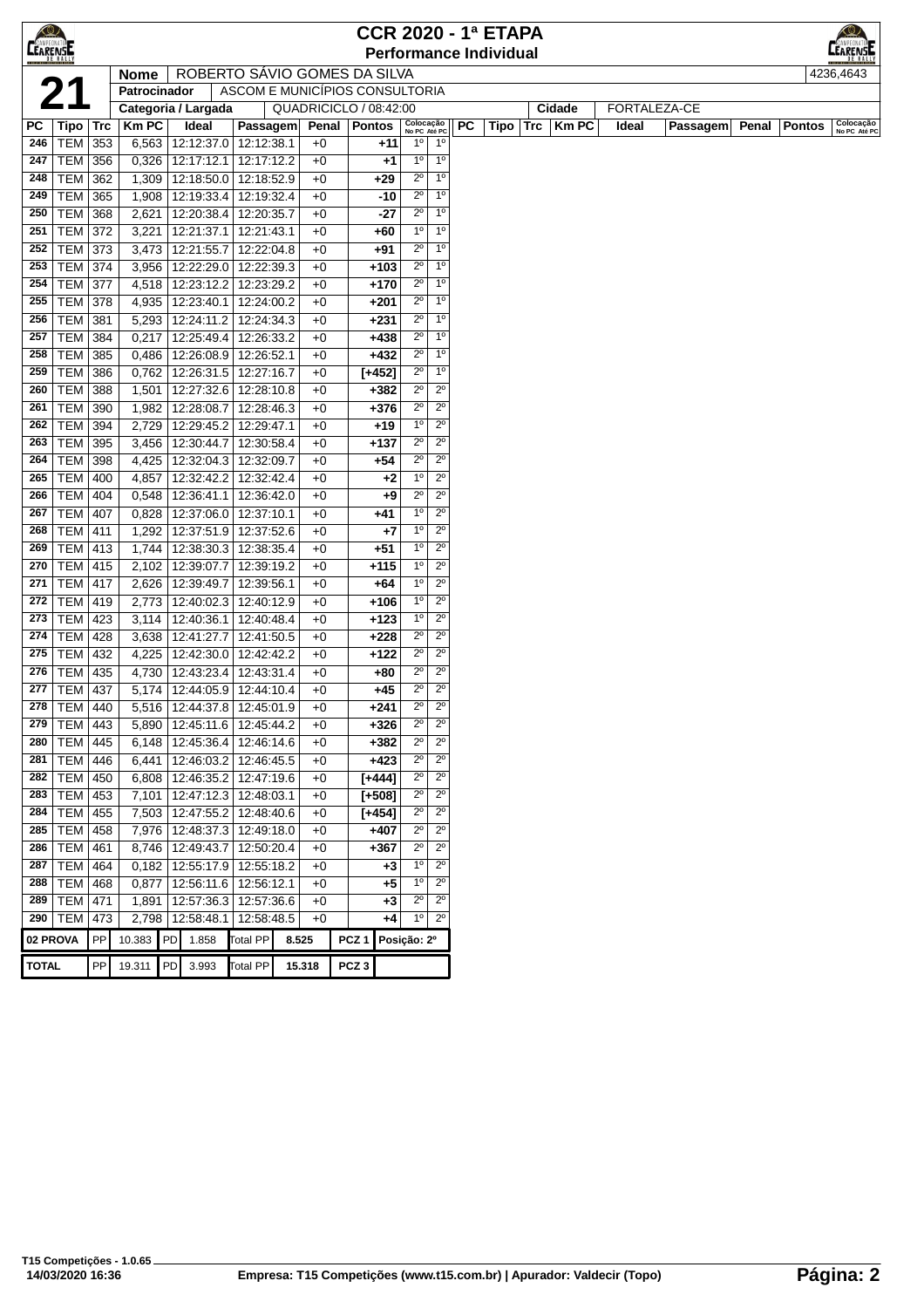|            | $\bigcirc$<br><b>CCR 2020 - 1ª ETAPA</b><br><b>CEARENSE</b><br><b>EARENSE</b><br><b>Performance Individual</b><br><b>JOSÉ DEMONTIER MOURA</b><br>4220,4183<br><b>Nome</b> |                                           |                |                                                  |                                     |              |                        |                               |                                  |            |                          |            |                |                                   |                                     |              |                      |                            |                                       |
|------------|---------------------------------------------------------------------------------------------------------------------------------------------------------------------------|-------------------------------------------|----------------|--------------------------------------------------|-------------------------------------|--------------|------------------------|-------------------------------|----------------------------------|------------|--------------------------|------------|----------------|-----------------------------------|-------------------------------------|--------------|----------------------|----------------------------|---------------------------------------|
|            |                                                                                                                                                                           | <b>GRUPO MÓVEIS MOURA</b><br>Patrocinador |                |                                                  |                                     |              |                        |                               |                                  |            |                          |            |                |                                   |                                     |              |                      |                            |                                       |
|            | 22                                                                                                                                                                        |                                           |                | Categoria / Largada                              |                                     |              | QUADRICICLO / 08:43:00 |                               |                                  |            |                          |            | Cidade         | FORTALEZA-CE                      |                                     |              |                      |                            |                                       |
| <b>PC</b>  | Tipo   Trc                                                                                                                                                                |                                           | <b>Km PC</b>   | Ideal                                            | Passagem Penal                      |              | <b>Pontos</b>          | Colocação                     |                                  | РC         | Tipo                     | Trc        | <b>Km PC</b>   | Ideal                             | Passagem                            | Penal        | <b>Pontos</b>        | Colocação<br>No PC Até PC  |                                       |
|            |                                                                                                                                                                           |                                           |                |                                                  | <b>CEARENSE DE RALLY - 01 PROVA</b> |              |                        | No PC Até PC                  |                                  | 168        | <b>TEM</b>               | 186        | 0,891          | 10:17:56.5                        | 10:20:28.6                          | $+0$         | $+1.521$             | 3 <sup>0</sup>             | $2^{\circ}$                           |
| 103        | TEM                                                                                                                                                                       | 7                                         | 1,861          |                                                  | 08:56:10.6 08:56:17.6               | $+0$         | $+70$                  | 3 <sup>o</sup>                | 3 <sup>o</sup>                   | 169        | <b>TEM</b>               | 189        | 1,222          | 10:18:23.4                        | 00:00:00.0                          | $+0$         | $*6.000$             | 0°                         | $0^{\circ}$                           |
| 104        | <b>TEM</b>                                                                                                                                                                | $\overline{7}$                            | 2,381          | 08:56:50.4                                       | 08:56:53.1                          | $+0$         | +27                    | 3 <sup>0</sup>                | 3 <sup>o</sup>                   | 170        | <b>TEM</b>               | 192        | 1,582          | 10:19:08.5                        | 00:00:00.0                          | $+0$         | $*6.000$             | 0 <sup>o</sup>             | $0^{\circ}$                           |
| 105        | <b>TEM</b>                                                                                                                                                                | 9                                         | 2,793          | 08:57:24.4                                       | 08:57:25.5                          | $+0$         | $+11$                  | 1 <sup>0</sup>                | 3 <sup>o</sup>                   | 171        | <b>TEM</b>               | 194        | 1,742          | 10:19:24.7                        | 00:00:00.0                          | $+0$         | $*6.000$             | 0°                         | 0 <sup>o</sup>                        |
| 106        | <b>TEM</b><br><b>TEM</b>                                                                                                                                                  | 10<br>10                                  | 3,228          | 08:57:58.2<br>08:58:04.8                         | 08:57:59.4                          | $+0$         | $+12$                  | $2^{\circ}$<br>$2^{\circ}$    | 3 <sup>0</sup><br>3 <sup>o</sup> | 172<br>173 | <b>TEM</b><br><b>TEM</b> | 201<br>203 | 2,433          | 10:20:24.7<br>10:20:35.9          | 00:00:00.0                          | $+0$         | $*6.000$             | $0^{\circ}$<br>$0^{\circ}$ | $0^{\circ}$<br>$0^{\circ}$            |
| 107<br>108 | <b>TEM</b>                                                                                                                                                                | 15                                        | 3,300<br>4,181 | 09:00:35.3                                       | 08:58:09.0<br>09:00:38.0            | $+0$<br>$+0$ | +42<br>$+27$           | 3 <sup>0</sup>                | 3 <sup>0</sup>                   | 174        | <b>TEM</b>               | 204        | 2,577<br>2,870 | 10:20:59.9                        | 00:00:00.0<br>00:00:00.0            | $+0$<br>$+0$ | $*6.000$<br>$*6.000$ | $0^{\circ}$                | $0^{\circ}$                           |
| 109        | <b>TEM</b>                                                                                                                                                                | 17                                        | 4,726          | 09:01:31.5                                       | 09:01:35.5                          | $+0$         | $+40$                  | 3 <sup>0</sup>                | 3 <sup>o</sup>                   | 175        | <b>TEM</b>               | 205        | 3,009          | 10:21:16.5                        | 00:00:00.0                          | $+0$         | $*6.000$             | $0^{\circ}$                | $0^{\circ}$                           |
| 110        | <b>TEM</b>                                                                                                                                                                | 19                                        | 5,063          | 09:02:10.1                                       | 09:02:11.5                          | $+0$         | $+14$                  | $2^{\circ}$                   | 3 <sup>0</sup>                   | 176        | <b>TEM</b>               | 205        | 3,155          | 10:21:34.1                        | 00:00:00.0                          | $+0$         | $*6.000$             | $0^{\circ}$                | 0 <sup>o</sup>                        |
| 111        | TEM                                                                                                                                                                       | 21                                        | 0,153          | 09:06:35.1                                       | 09:06:35.4                          | $+0$         | $+3$                   | $2^{\circ}$                   | 3 <sup>o</sup>                   | 177        | <b>TEM</b>               | 208        | 3,499          | 10:22:06.2                        | 00:00:00.0                          | $+0$         | $*6.000$             | 0°                         | $0^{\circ}$                           |
| 112        | <b>TEM</b>                                                                                                                                                                | 22                                        | 0,789          | 09:07:46.7                                       | 09:07:52.6                          | $+0$         | $+59$                  | $2^{\circ}$                   | 3 <sup>o</sup>                   | 178        | <b>TEM</b>               | 211        | 3,869          | 10:22:38.4                        | 00:00:00.0                          | $+0$         | $*6.000$             | 0°                         | $0^{\circ}$                           |
| 113        | <b>TEM</b>                                                                                                                                                                | 26                                        | 1,257          | 09:08:25.9                                       | 09:08:44.5                          | $+0$         | +186                   | 3 <sup>0</sup>                | 3 <sup>0</sup>                   | 179        | <b>TEM</b>               | 215        | 4,221          | 10:23:25.3                        | 00:00:00.0                          | $+0$         | $*6.000$             | 0°                         | $0^{\circ}$                           |
| 114        | <b>TEM</b>                                                                                                                                                                | 29                                        | 1,409          | 09:08:40.6                                       | 09:09:06.2                          | $+0$         | $+256$                 | 3 <sup>0</sup>                | 3 <sup>o</sup>                   | 180        | <b>TEM</b>               | 219        | 4,562          | 10:23:56.6                        | 00:00:00.0                          | $+0$         | $*6.000$             | 0 <sup>o</sup>             | $0^{\circ}$                           |
| 115        | TEM                                                                                                                                                                       | $\overline{32}$                           | 1,655          | 09:09:04.4                                       | 09:09:48.0                          | $+0$         | $+436$                 | 3 <sup>o</sup>                | 3 <sup>o</sup>                   | 181        | <b>TEM</b>               | 224        | 5,092          | 10:26:50.3                        | 10:26:06.5                          | $+0$         | -438                 | $2^{\circ}$                | $2^{\circ}$                           |
| 116        | <b>TEM</b>                                                                                                                                                                | 38                                        | 2,253          | 09:10:29.6                                       | 09:10:47.2                          | $+0$         | $+176$                 | 3 <sup>0</sup>                | 3 <sup>o</sup>                   | 182        | <b>TEM</b>               | 224        | 5,314          | 10:27:17.0                        | 10:26:12.3                          | $+0$         | -647                 | $2^{\circ}$                | $2^{\circ}$                           |
| 117        | <b>TEM</b>                                                                                                                                                                | 40                                        | 2,660          | 09:11:08.9                                       | 09:11:26.0                          | $+0$         | $+171$                 | 3 <sup>0</sup><br>30          | 3 <sup>o</sup><br>3 <sup>o</sup> | 183        | TEM                      | 226        |                | 5,927   10:31:03.1                | 10:27:03.1                          | $+0$         | $-2.400$             | $2^{\circ}$                | $2^{\circ}$                           |
| 118<br>119 | <b>TEM</b><br><b>TEM</b>                                                                                                                                                  | 46<br>49                                  | 3,357<br>3,770 | 09:12:16.9<br>09:12:59.7                         | 09:12:31.2<br>09:13:12.5            | $+0$<br>$+0$ | $+143$<br>$+128$       | 3 <sup>0</sup>                | 3 <sup>o</sup>                   | 01 PROVA   |                          | PP         | 93.567         | <b>PD</b><br>5.277                | Total PP                            | 88.290       | PCZ <sub>2</sub>     | Posição: 2º                |                                       |
| 120        | тем                                                                                                                                                                       | 52                                        | 4,104          | 09:13:26.1                                       | 09:13:50.2                          | $+0$         | +241                   | 3 <sup>o</sup>                | 3 <sup>o</sup>                   |            |                          |            |                |                                   | <b>CEARENSE DE RALLY - 02 PROVA</b> |              |                      |                            |                                       |
| 121        | <b>TEM</b>                                                                                                                                                                | 55                                        | 4,289          | 09:13:55.6                                       | 09:14:29.5                          | $+0$         | $+339$                 | $3^{\circ}$                   | 3 <sup>o</sup>                   | 201<br>202 | <b>TEM</b><br><b>TEM</b> | 230<br>233 | 0,330          | 11:18:28.3                        | 00:00:00.0                          | $+0$         | $*6.000$             | $0^{\circ}$<br>$0^{\circ}$ | $0^{\rm o}$<br>0 <sup>o</sup>         |
| 122        | <b>TEM</b>                                                                                                                                                                | 55                                        | 4,406          | 09:14:07.3                                       | 09:14:52.8                          | $+0$         | +455                   | $2^{\circ}$                   | $2^{\circ}$                      | 203        | <b>TEM</b>               | 236        | 0,558<br>1,237 | 11:18:50.6<br>11:19:57.8          | 00:00:00.0<br>00:00:00.0            | $+0$<br>$+0$ | $*6.000$<br>$*6.000$ | 0°                         | 0 <sup>o</sup>                        |
| 123        | <b>TEM</b>                                                                                                                                                                | 55                                        | 4,664          | 09:14:33.1                                       | 09:15:37.5                          | $+0$         | +644                   | $2^{\circ}$                   | $2^{\circ}$                      | 204        | <b>TEM</b>               | 238        | 1,941          | 11:21:14.4                        | 00:00:00.0                          | $+0$         | $*6.000$             | $0^{\circ}$                | $\overline{0^{\circ}}$                |
| 124        | <b>TEM</b>                                                                                                                                                                | 57                                        | 4,905          | 09:14:57.9                                       | 09:16:05.5                          | $+0$         | +676                   | $2^{\circ}$                   | $2^{\circ}$                      | 205        | <b>TEM</b>               | 242        | 2,574          | 11:22:11.0                        | 00:00:00.0                          | $+0$         | $*6.000$             | $0^{\circ}$                | $\overline{0^{\circ}}$                |
| 125        | TEM                                                                                                                                                                       | 59                                        | 0,239          | 09:20:20.0                                       | 09:20:19.8                          | $+0$         | -2                     | $1^{\circ}$                   | $2^{\circ}$                      | 206        | <b>TEM</b>               | 245        | 2,808          | 11:22:31.9                        | 00:00:00.0                          | $+0$         | $*6.000$             | 0°                         | $0^{\circ}$                           |
| 126        | тем                                                                                                                                                                       | 63                                        | 1,332          | 09:23:49.7                                       | 09:23:50.1                          | $+0$         | $+4$                   | 1 <sup>0</sup>                | $2^{\circ}$                      | 207        | <b>TEM</b>               | 246        | 3,947          | 11:23:57.7                        | 00:00:00.0                          | $+0$         | $*6.000$             | 0°                         | 0 <sup>o</sup>                        |
| 127        | <b>TEM</b>                                                                                                                                                                | 65                                        | 1,630          | 09:24:20.0                                       | 09:25:28.7                          | $+0$         | $+687$                 | 3 <sup>o</sup>                | $2^{\circ}$                      | 208        | <b>TEM</b>               | 248        | 4,660          | 11:25:03.7                        | 00:00:00.0                          | $+0$         | $*6.000$             | 0°                         | $0^{\circ}$                           |
| 128        | <b>TEM</b>                                                                                                                                                                | 66                                        | 1,940          | 09:24:47.2                                       | 09:25:58.1                          | $+0$         | $+709$                 | 3 <sup>0</sup>                | $2^{\circ}$                      | 209        | <b>TEM</b>               | 250        | 0,295          | 11:29:42.7                        | 00:00:00.0                          | $+0$         | $*6.000$             | $0^{\circ}$                | $\overline{0^{\circ}}$                |
| 129<br>130 | <b>TEM</b><br><b>TEM</b>                                                                                                                                                  | 69<br>74                                  | 2,529          | 09:27:29.4                                       | 09:27:32.7                          | $+0$         | $+33$                  | 3 <sup>0</sup><br>$2^{\circ}$ | $2^{\circ}$<br>$2^{\circ}$       | 210        | <b>TEM</b>               | 251        | 1,110          | 11:30:43.1                        | 00:00:00.0                          | $+0$         | $*6.000$             | 0 <sup>o</sup>             | 0 <sup>o</sup>                        |
| 131        | TEM                                                                                                                                                                       | 76                                        | 3,449<br>3,969 | 09:28:47.0<br>09:29:39.8                         | 09:28:55.2<br>09:30:05.9            | $+0$<br>$+0$ | $+82$<br>+261          | $2^{\circ}$                   | $2^{\circ}$                      | 211        | <b>TEM</b>               | 253        |                | 1,476 11:31:10.2                  | 00:00:00.0                          | $+0$         | $*6.000$             | $0^{\circ}$                | 0 <sup>o</sup>                        |
| 132        | TEM                                                                                                                                                                       | 79                                        | 0,159          | 09:34:19.0                                       | 09:34:22.0                          | $+0$         | $+30$                  | $2^{\circ}$                   | $2^{\circ}$                      | 212        | <b>TEM</b>               | 256        | 2,190          | 11:32:16.7                        | 00:00:00.0                          | $+0$         | $*6.000$             | $0^{\circ}$<br>$0^{\circ}$ | $0^{\rm o}$<br>$\overline{0^{\circ}}$ |
| 133        | TEM                                                                                                                                                                       | 84                                        | 0,851          | 09:35:36.4                                       | 09:35:39.6                          | $+0$         | $+32$                  | $2^{\circ}$                   | $2^{\circ}$                      | 213<br>214 | <b>TEM</b><br><b>TEM</b> | 256<br>257 | 2,544          | 11:32:42.2<br>2,946 11:33:15.3    | 00:00:00.0<br>00:00:00.0            | $+0$<br>$+0$ | $*6.000$<br>$*6.000$ | 0 <sup>o</sup>             | $\overline{0^{\circ}}$                |
| 134        | <b>TEM</b>                                                                                                                                                                | 84                                        | 0,927          |                                                  | 09:35:42.6 09:35:49.6               | $+0$         | $+70$                  | $2^{\circ}$                   | $2^{\circ}$                      | 215        | <b>TEM</b>               | 263        |                | 3,627   11:34:30.8   00:00:00.0   |                                     | $+0$         | $*6.000$             | 0 <sup>0</sup>             | $\overline{0^{\circ}}$                |
| 135        | <b>TEM</b>                                                                                                                                                                | 90                                        | 1,422          | 09:36:34.5 09:36:40.7                            |                                     | $+0$         | +62                    | $1^{\circ}$                   | $2^{\circ}$                      | 216        | TEM                      | 267        | 4,886          | 11:37:02.1                        | 00:00:00.0                          | $+0$         | $*6.000$             | 0°                         | $0^{\circ}$                           |
| 136        | <b>TEM</b>                                                                                                                                                                | 94                                        | 2,414          | 09:40:25.1                                       | 09:40:25.6                          | $+0$         | $+5$                   | $1^{\circ}$                   | $2^{\circ}$                      | 217        | TEM                      | 270        | 5,086          | 11:37:19.7                        | 00:00:00.0                          | $+0$         | $*6.000$             | 0°                         | 0 <sup>o</sup>                        |
| 137        | <b>TEM</b>                                                                                                                                                                | 95                                        | 2,705          | 09:40:47.8                                       | 09:40:54.6                          | $+0$         | $+68$                  | $2^{\circ}$                   | $2^{\circ}$                      | 218        | <b>TEM</b>               | 275        |                | 5,758   11:38:17.2                | 00:00:00.0                          | $+0$         | $*6.000$             | $0^{\circ}$                | 0 <sup>o</sup>                        |
| 138        | <b>TEM</b>                                                                                                                                                                | 100                                       | 3,662          | 09:42:15.9                                       | 09:42:18.9                          | $+0$         | +30                    | 3 <sup>o</sup>                | $2^{\circ}$                      | 219        | TEM                      | 279        | 6,641          | 11:39:13.7                        | 00:00:00.0                          | $+0$         | $*6.000$             | $0^{\circ}$                | 0 <sup>o</sup>                        |
| 139        | <b>TEM</b>                                                                                                                                                                | 103                                       | 4,118          |                                                  | 09:42:50.2 09:42:54.2               | $+0$         | $+40$                  | $3^{\circ}$                   | $2^{\circ}$                      | 220        | <b>TEM</b>               | 281        |                | $0,161$ 11:40:46.4                | 00:00:00.0                          | $+0$         | $*6.000$             | 0 <sup>o</sup>             | $0^{\circ}$                           |
| 140<br>141 | <b>TEM</b><br><b>TEM</b>                                                                                                                                                  | 111<br>114                                | 4,724          | 09:43:55.0                                       | 09:43:58.3<br>09:44:35.4            | $+0$         | $+33$                  | $2^{\circ}$<br>$2^{\circ}$    | $2^{\circ}$<br>$2^{\circ}$       | 221        | TEM                      | 281        |                | $0,614$   11:41:19.0              | 00:00:00.0                          | $+0$         | $*6.000$             | $0^{\circ}$                | $0^{\circ}$                           |
| 142        | <b>TEM</b>                                                                                                                                                                | 117                                       | 5,191<br>5,520 | 09:44:30.9<br>09:45:11.2                         | 09:45:11.6                          | +0<br>$+0$   | +45<br>$+4$            | $1^{\circ}$                   | $2^{\circ}$                      | 222        | <b>TEM</b>               | 285        | 1,137          | 11:42:10.1                        | 00:00:00.0                          | $+0$         | $*6.000$             | $0^{\circ}$                | $0^{\circ}$                           |
| 143        | TEM                                                                                                                                                                       | 121                                       | 0,158          | 09:47:53.5   09:47:55.1                          |                                     | $+0$         | $+16$                  | $2^{\circ}$                   | $2^{\circ}$                      | 223        | <b>TEM</b>               | 288        |                | 1,513 11:42:44.5                  | 00:00:00.0                          | $+0$         | $*6.000$             | $0^{\circ}$<br>0°          | 0 <sup>o</sup><br>$0^{\circ}$         |
| 144        | TEM                                                                                                                                                                       | 124                                       | 0,899          | 09:48:53.9                                       | 09:48:53.7                          | $+0$         | $-2$                   | $2^{\circ}$                   | $2^{\circ}$                      | 224<br>225 | <b>TEM</b><br><b>TEM</b> | 293<br>296 | 1,980<br>2,330 | 11:43:38.5<br>11:44:06.6          | 00:00:00.0<br>00:00:00.0            | $+0$<br>$+0$ | $*6.000$<br>$*6.000$ | 0°                         | $0^{\circ}$                           |
| 145        | <b>TEM</b>                                                                                                                                                                | 125                                       | 0,998          | 09:49:00.2                                       | 09:49:03.6                          | $+0$         | $+34$                  | $2^{\circ}$                   | $2^{\circ}$                      | 226        | <b>TEM</b>               | 298        | 2,636          | 11:44:32.2                        | 00:00:00.0                          | $+0$         | $*6.000$             | 0 <sup>o</sup>             | $0^{\circ}$                           |
| 146        | TEM                                                                                                                                                                       | 126                                       | 1,671          | 09:49:43.1                                       | 09:49:43.1                          | $+0$         | 0                      | $1^{\circ}$                   | $2^{\circ}$                      | 227        | <b>TEM</b>               | 305        | 3,379          | 11:45:46.1                        | 00:00:00.0                          | $+0$         | $*6.000$             | 0 <sup>0</sup>             | $\overline{0^{\circ}}$                |
| 147        | <b>TEM</b>                                                                                                                                                                | 129                                       | 2,113          | 09:50:14.9                                       | 09:50:19.5                          | $+0$         | +46                    | $2^{\circ}$                   | $2^{\circ}$                      | 228        | TEM                      | 306        | 3,692          | 11:46:12.9                        | 00:00:00.0                          | $+0$         | $*6.000$             | $0^{\circ}$                | $0^{\circ}$                           |
| 148        | TEM                                                                                                                                                                       | 131                                       | 2,452          | 09:50:40.6                                       | 09:50:48.5                          | $+0$         | $+79$                  | $2^{\circ}$                   | $2^{\circ}$                      | 229        | <b>TEM</b>               | 314        |                | 4,440   11:47:29.0                | 00:00:00.0                          | $+0$         | $*6.000$             | 0 <sup>o</sup>             | $0^{\circ}$                           |
| 149        | <b>TEM</b>                                                                                                                                                                | 133                                       | 3,030          | 09:51:23.3                                       | 09:51:30.0                          | +0           | +67                    | $2^{\circ}$                   | $2^{\circ}$                      | 230        | TEM                      | 319        | 0,482          | 11:51:12.0                        | 00:00:00.0                          | $+0$         | $*6.000$             | $0^{\circ}$                | $0^{\circ}$                           |
| 150        | <b>TEM</b>                                                                                                                                                                | 136                                       | 3,662          | 09:52:11.7                                       | 09:52:17.8                          | +0           | +61                    | $2^{\circ}$<br>$1^{\circ}$    | $2^{\circ}$                      | 231        | <b>TEM</b>               | 319        |                | 0,949 11:51:43.7                  | 00:00:00.0                          | $+0$         | $*6.000$             | $0^{\circ}$                | $\overline{0^{\circ}}$                |
| 151<br>152 | TEM<br>TEM                                                                                                                                                                | 137<br>139                                | 3,992          | 09:52:37.4 09:52:44.3<br>$\overline{09:53:12.1}$ | 09:53:14.6                          | $+0$         | $+69$<br>$+25$         | 1 <sup>0</sup>                | $2^{\circ}$<br>$2^{\circ}$       | 232        | <b>TEM</b>               | 321        | 1,091          | 11:51:54.4                        | 00:00:00.0                          | $+0$         | $*6.000$             | $0^{\circ}$                | $0^{\circ}$                           |
| 153        | TEM                                                                                                                                                                       | 141                                       | 4,417<br>4,917 | 09:54:18.6 09:54:19.8                            |                                     | $+0$<br>$+0$ | $+12$                  | $1^{\circ}$                   | $2^{\circ}$                      | 233        | TEM                      | 321        | 1,721          | 11:52:39.7                        | 00:00:00.0                          | $+0$         | $*6.000$             | $0^{\circ}$                | $0^{\circ}$                           |
| 154        | TEM                                                                                                                                                                       | 146                                       | 0,703          | 09:57:36.6                                       | 09:57:48.9                          | $+0$         | +123                   | 3 <sup>o</sup>                | $2^{\circ}$                      | 234        | <b>TEM</b>               | 325        | 2,353          | 11:53:52.1                        | 00:00:00.0                          | $+0$         | $*6.000$             | 0°                         | $0^{\rm o}$                           |
| 155        | <b>TEM</b>                                                                                                                                                                | 149                                       | 1,352          | 09:58:41.7                                       | 09:58:41.7                          | $+0$         | 0                      | $1^{\circ}$                   | $2^{\circ}$                      | 235<br>236 | <b>TEM</b><br><b>TEM</b> | 327<br>329 | 3,079<br>3,936 | 11:55:07.1<br>11:56:19.8          | 00:00:00.0<br>00:00:00.0            | $+0$<br>$+0$ | $*6.000$<br>$*6.000$ | 0° <br>0 <sup>0</sup>      | $0^{\circ}$<br>0 <sup>o</sup>         |
| 156        | TEM                                                                                                                                                                       | 151                                       | 1,561          | 09:58:59.4                                       | 09:59:03.8                          | $+0$         | $+44$                  | 3 <sup>o</sup>                | $2^{\circ}$                      | 237        | TEM                      | 331        | 0,279          | 12:04:43.5                        | 00:00:00.0                          | $+0$         | $*6.000$             | $0^{\circ}$                | $0^{\circ}$                           |
| 157        | <b>TEM</b>                                                                                                                                                                | 161                                       | 1,144          | 10:05:54.4                                       | 10:05:53.9                          | $+0$         | $-5$                   | $1^{\circ}$                   | $2^{\circ}$                      | 238        | TEM                      | 333        |                | $0,856$   12:05:39.3   00:00:00.0 |                                     | $+0$         | $*6.000$             | 0 <sup>0</sup>             | $0^{\circ}$                           |
| 158        | <b>TEM</b>                                                                                                                                                                | 165                                       | 2,072          | 10:07:25.0                                       | 10:07:26.1                          | $+0$         | $+11$                  | $3^{\circ}$                   | $2^{\circ}$                      | 239        | <b>TEM</b>               | 335        |                | 1,763   12:07:14.6   00:00:00.0   |                                     | $+0$         | $*6.000$             | 0 <sup>o</sup>             | 0 <sup>o</sup>                        |
| 159        | <b>TEM</b>                                                                                                                                                                | 168                                       | 3,216          | 10:09:29.8                                       | 10:12:12.3                          | +0           | $+1.625$               | $3^{\circ}$                   | $2^{\circ}$                      | 240        | <b>TEM</b>               | 337        | 2,329          | 12:07:55.6                        | 00:00:00.0                          | $+0$         | $*6.000$             | $0^{\circ}$                | $0^{\circ}$                           |
| 160        | TEM                                                                                                                                                                       | 172                                       | 3,799          | 10:10:18.8                                       | 10:13:18.8                          | $+0$         | $[+1.800]$             | 3 <sup>o</sup>                | $2^{\circ}$                      | 241        | <b>TEM</b>               | 339        | 3,039          | 12:08:47.1                        | 00:00:00.0                          | $+0$         | $*6.000$             | $0^{\circ}$                | $\overline{0^{\circ}}$                |
| 164        | TEM                                                                                                                                                                       | 174                                       | 3,947          | 10:10:33.6                                       | 10:13:37.6                          | $+0$         | $[+1.840]$             | 3 <sup>o</sup>                | $2^{\circ}$                      | 242        | TEM                      | 341        | 3,621          | 12:09:34.0                        | 00:00:00.0                          | $+0$         | $*6.000$             | 0°                         | $0^{\circ}$                           |
| 165<br>166 | TEM<br><b>TEM</b>                                                                                                                                                         | 176<br>184                                | 4,439<br>0,370 | 10:13:49.1<br>10:17:14.7                         | 10:16:32.8<br>10:19:23.9            | $+0$<br>$+0$ | $[-1.637]$<br>$+1.292$ | 3 <sup>o</sup><br>3º          | $2^{\circ}$<br>$2^{\circ}$       | 243        | <b>TEM</b>               | 345        | 4,341          | 12:10:44.0                        | 00:00:00.0                          | $+0$         | $*6.000$             | 0°                         | $0^{\circ}$                           |
| 167        | TEM                                                                                                                                                                       | 186                                       | 0,673          | 10:17:38.6                                       | 10:20:00.6                          | $+0$         | $+1.420$               | 3 <sup>o</sup>                | $2^{\circ}$                      | 244        | <b>TEM</b>               | 348        | 5,149          | 12:11:47.3                        | 00:00:00.0                          | $+0$         | $*6.000$             | 0°                         | 0 <sub>o</sub>                        |
|            |                                                                                                                                                                           |                                           |                |                                                  |                                     |              |                        |                               |                                  | 245        | TEM                      | 351        | 5,924          | 12:12:51.0                        | 00:00:00.0                          | $+0$         | $*6.000$             | $0^{\circ}$                | $0^{\circ}$                           |

**T15 Competições - 1.0.65**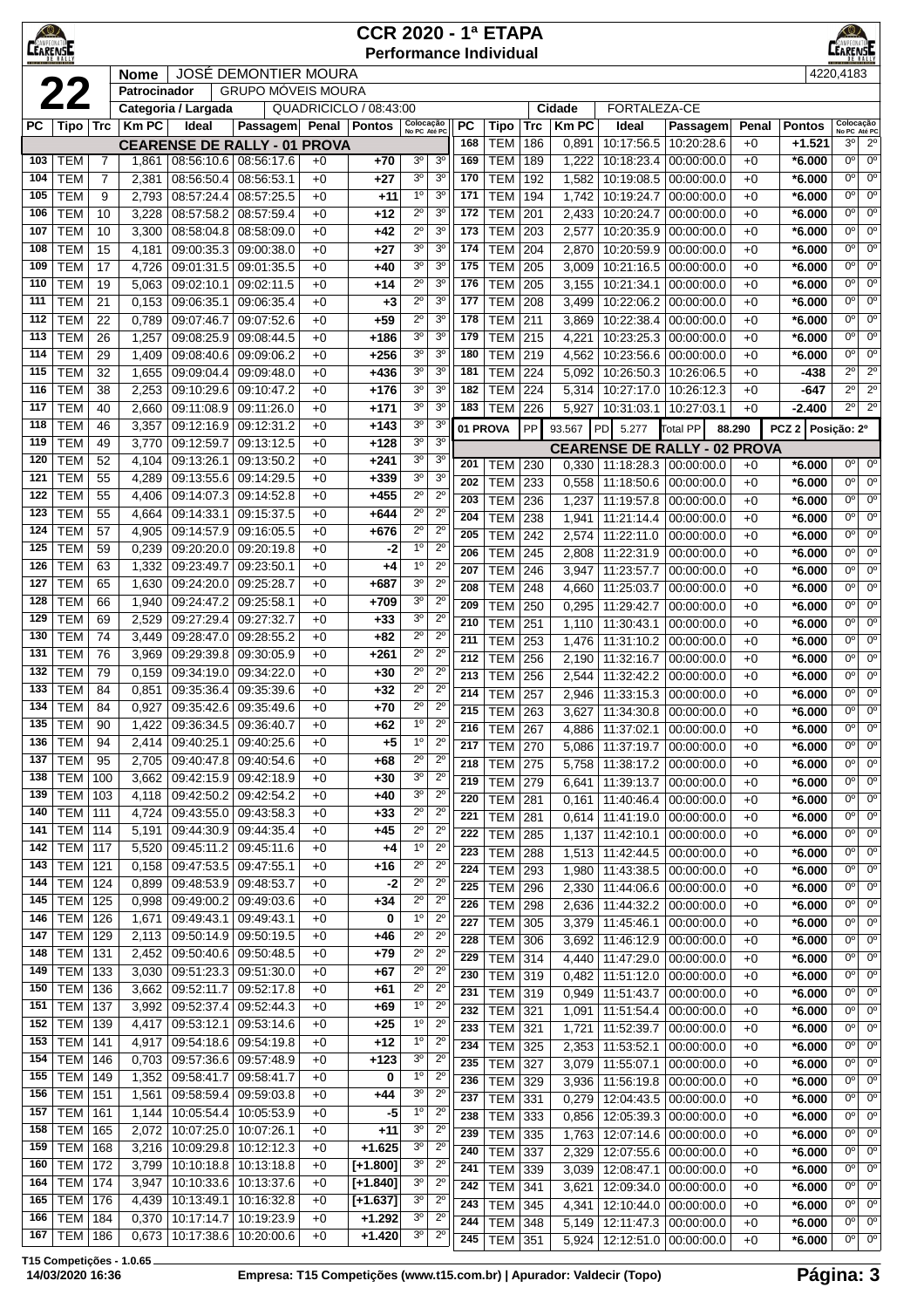| <b>CEARENSE</b> |                   |            |                     |             |           |                                     |                             |                  | <b>CCR 2020 - 1ª ETAPA</b> |                            |                            |    |                               |               |       |              |       |               |                                       |
|-----------------|-------------------|------------|---------------------|-------------|-----------|-------------------------------------|-----------------------------|------------------|----------------------------|----------------------------|----------------------------|----|-------------------------------|---------------|-------|--------------|-------|---------------|---------------------------------------|
|                 |                   |            |                     |             |           |                                     |                             |                  |                            |                            |                            |    | <b>Performance Individual</b> |               |       |              |       |               | MPEONATO <sup>N</sup><br><b>ARENS</b> |
|                 |                   |            | <b>Nome</b>         |             |           |                                     | <b>JOSÉ DEMONTIER MOURA</b> |                  |                            |                            |                            |    |                               |               |       |              |       |               | 4220,4183                             |
|                 | 22                |            | Patrocinador        |             |           |                                     | <b>GRUPO MÓVEIS MOURA</b>   |                  |                            |                            |                            |    |                               |               |       |              |       |               |                                       |
|                 |                   |            | Categoria / Largada |             |           |                                     | QUADRICICLO / 08:43:00      |                  |                            |                            |                            |    |                               | Cidade        |       | FORTALEZA-CE |       |               |                                       |
| PC              | Tipo   Trc        |            | <b>Km PC</b>        | Ideal       |           | Passagem                            |                             | Penal            | <b>Pontos</b>              | Colocação<br>No PC Até PC  |                            | PC | Tipo                          | $Trc$   Km PC | Ideal | Passagem     | Penal | <b>Pontos</b> | Colocação<br>No PC Até PC             |
| 246             | TEM 353           |            | 6,563               |             |           | 12:13:37.0 00:00:00.0               | $+0$                        |                  | *6.000                     | $0^{\circ}$                | 0°                         |    |                               |               |       |              |       |               |                                       |
| 247             | TEM               | 356        | 0,326               | 12:18:12.1  |           | 00:00:00.0                          | $+0$                        |                  | *6.000                     | $0^{\circ}$                | $0^{\circ}$                |    |                               |               |       |              |       |               |                                       |
| 248             | <b>TEM</b>        | 362        | 1,309               | 12:19:50.0  |           | 00:00:00.0                          | $+0$                        |                  | *6.000                     | $0^{\circ}$                | $0^{\circ}$                |    |                               |               |       |              |       |               |                                       |
| 249             | TEM               | 365        | 1,908               | 12:20:33.4  |           | 00:00:00.0                          | $+0$                        |                  | *6.000                     | $0^{\circ}$                | 0 <sup>o</sup>             |    |                               |               |       |              |       |               |                                       |
| 250             | <b>TEM</b>        | 368        | 2,621               | 12:21:38.4  |           | 00:00:00.0                          | $+0$                        |                  | $*6.000$                   | $0^{\circ}$                | $0^{\circ}$                |    |                               |               |       |              |       |               |                                       |
| 251             | TEM               | 372        | 3,221               | 12:22:37.1  |           | 00:00:00.0                          | $+0$                        |                  | *6.000                     | $0^{\circ}$                | $0^{\circ}$                |    |                               |               |       |              |       |               |                                       |
| 252             | <b>TEM</b>        | 373        | 3,473               | 12:22:55.7  |           | 00:00:00.0                          | $+0$                        |                  | *6.000                     | 0°                         | $0^{\circ}$                |    |                               |               |       |              |       |               |                                       |
| 253             | TEM               | 374        | 3,956               | 12:23:29.0  |           | 00:00:00.0                          | $+0$                        |                  | *6.000                     | $0^{\circ}$                | $0^{\circ}$                |    |                               |               |       |              |       |               |                                       |
| 254             | TEM               | 377        | 4,518               | 12:24:12.2  |           | 00:00:00.0                          | $+0$                        |                  | *6.000                     | $0^{\circ}$                | $0^{\circ}$                |    |                               |               |       |              |       |               |                                       |
| 255             | <b>TEM 378</b>    |            | 4,935               | 12:24:40.1  |           | 00:00:00.0                          | $+0$                        |                  | *6.000                     | $0^{\circ}$                | 0°                         |    |                               |               |       |              |       |               |                                       |
| 256             | <b>TEM</b>        | 381        | 5,293               | 12:25:11.2  |           | 00:00:00.0                          | $+0$                        |                  | *6.000                     | $0^{\circ}$                | $0^{\circ}$                |    |                               |               |       |              |       |               |                                       |
| 257             | <b>TEM</b>        | 384        | 0,217               | 12:26:49.4  |           | 00:00:00.0                          | $+0$                        |                  | *6.000                     | $0^{\circ}$                | $0^{\circ}$                |    |                               |               |       |              |       |               |                                       |
| 258             | TEM               | 385        | 0,486               | 12:27:08.9  |           | 00:00:00.0                          | $+0$                        |                  | *6.000                     | $0^{\circ}$                | $0^{\circ}$                |    |                               |               |       |              |       |               |                                       |
| 259             | <b>TEM</b>        | 386        | 0,762               | 12:27:31.5  |           | 00:00:00.0                          | $+0$                        |                  | $*6.000$                   | $0^{\circ}$                | $0^{\circ}$                |    |                               |               |       |              |       |               |                                       |
| 260             | <b>TEM</b>        | 388        | 1,501               | 12:28:32.6  |           | 00:00:00.0                          | $+0$                        |                  | *6.000                     | $0^{\circ}$                | $0^{\circ}$                |    |                               |               |       |              |       |               |                                       |
| 261             | <b>TEM</b>        | 390        | 1,982               | 12:29:08.7  |           | 00:00:00.0                          | $+0$                        |                  | $*6.000$                   | $0^{\circ}$                | $0^{\circ}$                |    |                               |               |       |              |       |               |                                       |
| 262             | TEM               | 394        | 2,729               |             |           | 12:30:45.2 00:00:00.0               | $+0$                        |                  | *6.000                     | $0^{\circ}$<br>$0^{\circ}$ | $0^{\circ}$<br>$0^{\circ}$ |    |                               |               |       |              |       |               |                                       |
| 263<br>264      | TEM               | 395        | 3,456               | 12:31:44.7  |           | 00:00:00.0                          | $+0$                        |                  | *6.000                     | $0^{\circ}$                | 0°                         |    |                               |               |       |              |       |               |                                       |
| 265             | TEM<br><b>TEM</b> | 398<br>400 | 4,425               | 12:33:42.2  |           | 12:33:04.3 00:00:00.0<br>00:00:00.0 | $+0$<br>$+0$                |                  | *6.000<br>*6.000           | $0^{\circ}$                | $0^{\circ}$                |    |                               |               |       |              |       |               |                                       |
| 266             | TEM               | 404        | 4,857<br>0,548      | 12:37:41.1  |           | 00:00:00.0                          | $+0$                        |                  | *6.000                     | $0^{\circ}$                | $0^{\circ}$                |    |                               |               |       |              |       |               |                                       |
| 267             | <b>TEM</b>        | 407        | 0,828               | 12:38:06.0  |           | 00:00:00.0                          | $+0$                        |                  | *6.000                     | $0^{\circ}$                | $0^{\circ}$                |    |                               |               |       |              |       |               |                                       |
| 268             | <b>TEM</b>        | 411        | 1,292               | 12:38:51.9  |           | 00:00:00.0                          | $+0$                        |                  | *6.000                     | $0^{\circ}$                | $0^{\circ}$                |    |                               |               |       |              |       |               |                                       |
| 269             | <b>TEM</b>        | 413        | 1,744               | 12:39:30.3  |           | 00:00:00.0                          | $+0$                        |                  | *6.000                     | $0^{\circ}$                | $0^{\circ}$                |    |                               |               |       |              |       |               |                                       |
| 270             | TEM               | 415        | 2,102               | 12:40:07.7  |           | 00:00:00.0                          | $+0$                        |                  | *6.000                     | $0^{\circ}$                | $0^{\circ}$                |    |                               |               |       |              |       |               |                                       |
| 271             | TEM               | 417        | 2,626               | 12:40:49.7  |           | 00:00:00.0                          | $+0$                        |                  | *6.000                     | $0^{\circ}$                | $0^{\circ}$                |    |                               |               |       |              |       |               |                                       |
| 272             | TEM   419         |            | 2,773               | 12:41:02.3  |           | 00:00:00.0                          | $+0$                        |                  | *6.000                     | $0^{\circ}$                | $0^{\circ}$                |    |                               |               |       |              |       |               |                                       |
| 273             | <b>TEM 423</b>    |            | 3,114               | 12:41:36.1  |           | 00:00:00.0                          | $+0$                        |                  | *6.000                     | $0^{\circ}$                | $0^{\circ}$                |    |                               |               |       |              |       |               |                                       |
| 274             | TEM               | 428        | 3,638               | 12:42:27.7  |           | 00:00:00.0                          | $+0$                        |                  | *6.000                     | $0^{\circ}$                | $0^{\circ}$                |    |                               |               |       |              |       |               |                                       |
| 275             | <b>TEM</b>        | 432        | 4,225               | 12:43:30.0  |           | 00:00:00.0                          | $+0$                        |                  | *6.000                     | $0^{\circ}$                | $0^{\circ}$                |    |                               |               |       |              |       |               |                                       |
| 276             | TEM               | 435        | 4,730               | 12:44:23.4  |           | 00:00:00.0                          | $+0$                        |                  | $*6.000$                   | $0^{\circ}$                | $0^{\circ}$                |    |                               |               |       |              |       |               |                                       |
| 277             | TEM               | 437        | 5,174               | 12:45:05.9  |           | 00:00:00.0                          | $+0$                        |                  | $*6.000$                   | 0°                         | $0^{\circ}$                |    |                               |               |       |              |       |               |                                       |
| 278             | TEM               | 440        | 5,516               |             |           | 12:45:37.8 00:00:00.0               | $+0$                        |                  | *6.000                     | 0°                         | $0^{\circ}$                |    |                               |               |       |              |       |               |                                       |
| 279             | TEM   443         |            | 5,890               |             |           | 12:46:11.6   00:00:00.0             | $+0$                        |                  | *6.000                     | 0°                         | $0^{\circ}$                |    |                               |               |       |              |       |               |                                       |
| 280             | TEM               | 445        | 6,148               | 12:46:36.4  |           | 00:00:00.0                          | $+0$                        |                  | $*6.000$                   | 0 <sup>o</sup>             | 0 <sup>o</sup>             |    |                               |               |       |              |       |               |                                       |
| 281             | TEM   446         |            | 6,441               |             |           | 12:47:03.2 00:00:00.0               | $+0$                        |                  | $*6.000$                   | 0 <sup>o</sup>             | 0 <sup>o</sup>             |    |                               |               |       |              |       |               |                                       |
| 282             | TEM   450         |            | 6,808               |             |           | 12:47:35.2 00:00:00.0               | $+0$                        |                  | $*6.000$                   | $0^{\circ}$                | $0^{\circ}$                |    |                               |               |       |              |       |               |                                       |
| 283             | TEM 453           |            | 7,101               |             |           | 12:48:12.3 00:00:00.0               | $+0$                        |                  | $*6.000$                   | 0 <sup>o</sup>             | 0 <sup>o</sup>             |    |                               |               |       |              |       |               |                                       |
| 284             | <b>TEM</b>        | 455        | 7,503               | 12:48:55.2  |           | 00:00:00.0                          | $+0$                        |                  | $*6.000$                   | $0^{\circ}$                | 0 <sup>o</sup>             |    |                               |               |       |              |       |               |                                       |
| 285             | TEM               | 458        | 7,976               | 12:49:37.3  |           | 00:00:00.0                          | $+0$                        |                  | $*6.000$                   | 0 <sup>o</sup>             | 0 <sup>o</sup>             |    |                               |               |       |              |       |               |                                       |
| 286             | <b>TEM</b>        | 461        | 8,746               | 12:50:43.7  |           | 00:00:00.0                          | $+0$                        |                  | $*6.000$                   | $0^{\circ}$                | 0 <sup>o</sup>             |    |                               |               |       |              |       |               |                                       |
| 287             | TEM               | 464        | 0,182               |             |           | 12:56:17.9 00:00:00.0               | $+0$                        |                  | $*6.000$                   | $0^{\circ}$                | $0^{\circ}$                |    |                               |               |       |              |       |               |                                       |
| 288             | <b>TEM</b>        | 468        | 0,877               | 12:57:11.6  |           | 00:00:00.0                          | $+0$                        |                  | $*6.000$                   | 0°                         | 0 <sup>o</sup>             |    |                               |               |       |              |       |               |                                       |
| 289             | TEM               | 471        | 1,891               | 12:58:36.3  |           | 00:00:00.0                          | $+0$                        |                  | $*6.000$                   | $0^{\circ}$                | 0 <sup>o</sup>             |    |                               |               |       |              |       |               |                                       |
|                 | 290   TEM $ $     | 473        | 2,798               | 12:59:48.1  |           | 00:00:00.0                          | $+0$                        |                  | $*6.000$                   | $0^{\circ}$                | 0 <sup>o</sup>             |    |                               |               |       |              |       |               |                                       |
|                 | 02 PROVA          |            | PP 540.000          | PD          | $\pmb{0}$ | Total PP                            | 540.000                     |                  | PCZ 0 Posição: NC          |                            |                            |    |                               |               |       |              |       |               |                                       |
| <b>TOTAL</b>    |                   |            | PP 633.567          | PD<br>5.277 |           | <b>Total PP</b>                     | 628.290                     | PCZ <sub>2</sub> |                            |                            |                            |    |                               |               |       |              |       |               |                                       |
|                 |                   |            |                     |             |           |                                     |                             |                  |                            |                            |                            |    |                               |               |       |              |       |               |                                       |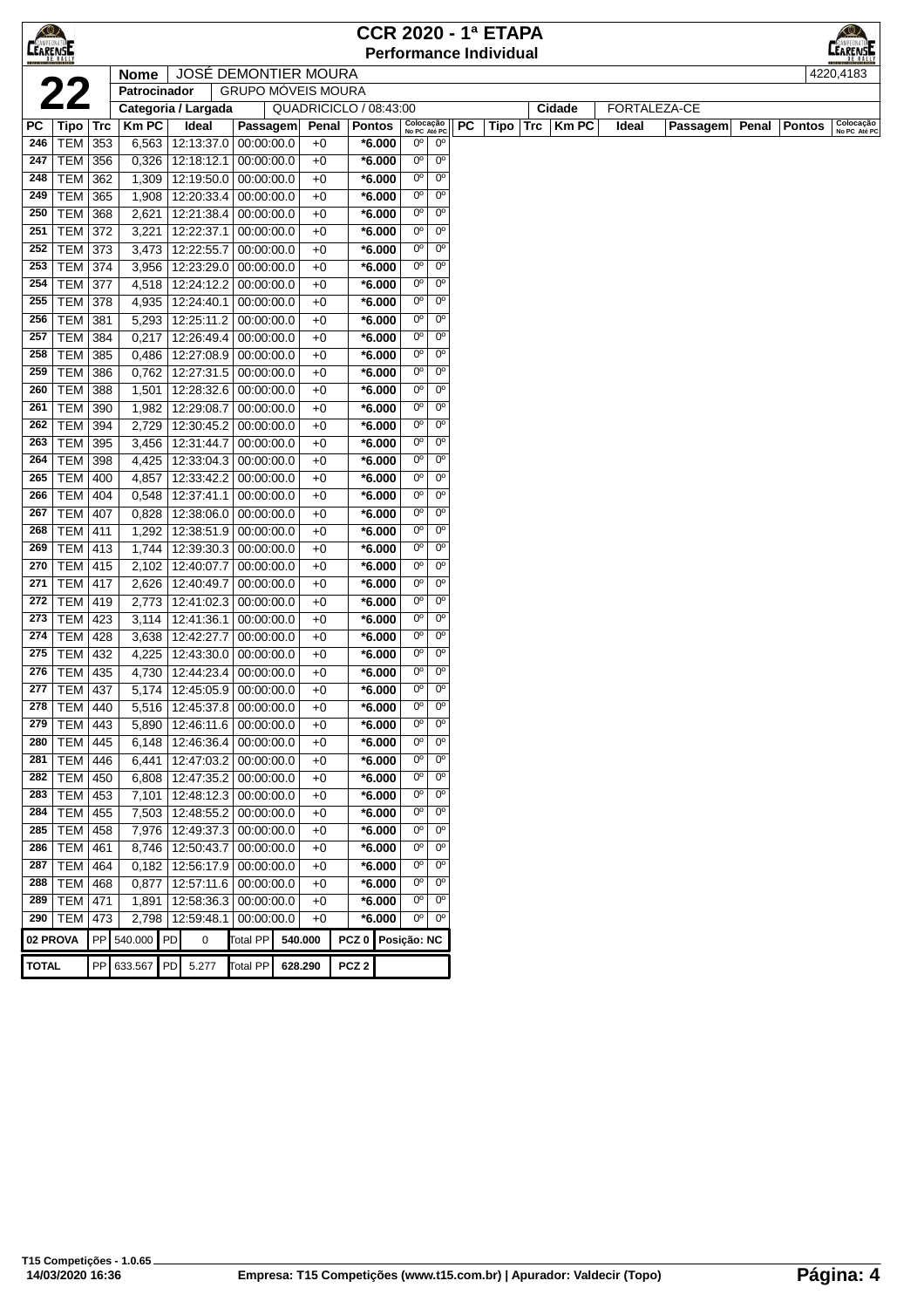| <b>LEARENSE</b> |                          |                |                |                                     |                          |              | <b>Performance Individual</b> |                               |                                  |            |                          |            |                |                                     |                          |              |                      |                                  | <b>LEARENSE</b>               |
|-----------------|--------------------------|----------------|----------------|-------------------------------------|--------------------------|--------------|-------------------------------|-------------------------------|----------------------------------|------------|--------------------------|------------|----------------|-------------------------------------|--------------------------|--------------|----------------------|----------------------------------|-------------------------------|
|                 |                          |                | <b>Nome</b>    |                                     | <b>WESCLEY FERREIRA</b>  |              |                               |                               | 4657,4145                        |            |                          |            |                |                                     |                          |              |                      |                                  |                               |
|                 | <b>23</b>                |                | Patrocinador   |                                     |                          |              |                               |                               |                                  |            |                          |            |                |                                     |                          |              |                      |                                  |                               |
|                 |                          |                |                | Categoria / Largada                 |                          |              | QUADRICICLO / 08:44:00        |                               |                                  |            |                          |            | Cidade         | EUSÉBIO-CE                          |                          |              |                      |                                  |                               |
| PС              | Tipo                     | <b>Trc</b>     | <b>Km PC</b>   | Ideal                               | Passagem                 |              | Penal   Pontos                | Colocação<br>No PC Até PC     |                                  | <b>PC</b>  | Tipo                     | <b>Trc</b> | <b>Km PC</b>   | Ideal                               | Passagem                 | Penal        | <b>Pontos</b>        | Colocação<br>No PC Até PC        |                               |
|                 |                          |                |                | <b>CEARENSE DE RALLY - 01 PROVA</b> |                          |              |                               |                               |                                  | 168        | <b>TEM</b>               | 186        | 0,891          | 10:18:56.5                          | 10:20:28.0               | $+0$         | $+915$               | $2^{\circ}$                      | 3 <sup>o</sup>                |
| 103             | <b>TEM</b>               | $\overline{7}$ | 1,861          | 08:57:10.6 08:57:12.2               |                          | $+0$         | +16                           | $1^{\circ}$                   | 1 <sup>0</sup>                   | 169        | <b>TEM</b>               | 189        | 1,222          | 10:19:23.4                          | 00:00:00.0               | $+0$         | *6.000               | 0 <sup>0</sup>                   | 0 <sup>o</sup>                |
| 104             | <b>TEM</b>               | $\overline{7}$ | 2,381          | 08:57:50.4                          | 08:57:50.6               | $+0$         | $+2$                          | 1 <sup>°</sup>                | 1 <sup>0</sup>                   | 170        | <b>TEM</b>               | 192        | 1,582          | 10:20:08.5                          | 00:00:00.0               | $+0$         | *6.000               | $0^{\circ}$                      | 0 <sup>o</sup>                |
| 105             | <b>TEM</b>               | 9              | 2,793          | 08:58:24.4                          | 08:58:26.2               | $+0$         | $+18$                         | 30                            | 1 <sup>0</sup>                   | 171        | <b>TEM</b>               | 194        | 1,742          | 10:20:24.7                          | 00:00:00.0               | $+0$         | $*6.000$             | $0^{\circ}$                      | $0^{\rm o}$                   |
| 106             | <b>TEM</b>               | 10             | 3,228          | 08:58:58.2                          | 08:58:58.9               | $+0$         | $+7$                          | 1 <sup>0</sup>                | 1 <sup>0</sup>                   | 172        | <b>TEM</b>               | 201        | 2,433          | 10:21:24.7                          | 00:00:00.0               | $+0$         | $*6.000$             | 0 <sup>o</sup>                   | 0 <sup>o</sup>                |
| 107             | <b>TEM</b>               | 10             | 3,300          | 08:59:04.8                          | 08:59:11.4               | $+0$         | $+66$                         | 3 <sup>o</sup>                | 1 <sup>0</sup>                   | 173        | <b>TEM</b>               | 203        | 2,577          | 10:21:35.9                          | 00:00:00.0               | $+0$         | $*6.000$             | 0 <sup>o</sup>                   | 0 <sup>o</sup>                |
| 108             | <b>TEM</b>               | 15             | 4,181          | 09:01:35.3                          | 09:01:36.9               | $+0$         | $+16$                         | $1^{\circ}$                   | 1 <sup>0</sup>                   | 174        | <b>TEM</b>               | 204        | 2,870          | 10:21:59.9                          | 00:00:00.0               | $+0$         | *6.000               | $0^{\circ}$                      | $0^{\circ}$                   |
| 109             | <b>TEM</b>               | 17             | 4,726          | 09:02:31.5                          | 09:02:33.1               | $+0$         | $+16$                         | $2^{\circ}$                   | 1 <sup>0</sup>                   | 175        | <b>TEM</b>               | 205        | 3,009          | 10:22:16.5                          | 00:00:00.0               | $+0$         | $*6.000$             | $0^{\circ}$                      | 0 <sup>o</sup>                |
| 110             | <b>TEM</b>               | 19             | 5,063          | 09:03:10.1                          | 09:03:11.3               | $+0$         | $+12$                         | $1^{\circ}$<br>3 <sup>o</sup> | 1 <sup>0</sup><br>1 <sup>0</sup> | 176        | <b>TEM</b>               | 205        | 3,155          | 10:22:34.1                          | 00:00:00.0               | $+0$         | *6.000               | 0 <sup>o</sup><br>0 <sup>o</sup> | $0^{\circ}$<br>0 <sup>o</sup> |
| 111             | <b>TEM</b>               | 21             | 0,153          | 09:07:35.1                          | 09:07:35.8               | $+0$         | $+7$                          | 3 <sup>o</sup>                | $2^{\circ}$                      | 177        | <b>TEM</b>               | 208        | 3,499          | 10:23:06.2                          | 00:00:00.0               | $+0$         | $*6.000$             | $0^{\circ}$                      | 0 <sup>o</sup>                |
| 112             | <b>TEM</b><br><b>TEM</b> | 22<br>26       | 0,789<br>1,257 | 09:08:46.7<br>09:09:25.9            | 09:08:52.7               | $+0$<br>$+0$ | +60                           | $2^{\circ}$                   | $2^{\circ}$                      | 178<br>179 | <b>TEM</b><br><b>TEM</b> | 211<br>215 | 3,869          | 10:23:38.4                          | 00:00:00.0               | $+0$         | $*6.000$             | $0^{\circ}$                      | $0^{\circ}$                   |
| 113<br>114      | <b>TEM</b>               |                |                |                                     | 09:09:34.2               |              | +83                           | $2^{\circ}$                   | $2^{\circ}$                      | 180        |                          | 219        | 4,221          | 10:24:25.3                          | 00:00:00.0               | $+0$<br>$+0$ | $*6.000$             | 0 <sup>o</sup>                   | $0^{\circ}$                   |
| 115             | <b>TEM</b>               | 29<br>32       | 1,409<br>1,655 | 09:09:40.6<br>09:10:04.4            | 09:09:52.3<br>09:10:22.3 | $+0$<br>$+0$ | +117<br>+179                  | 1 <sup>0</sup>                | 1 <sup>0</sup>                   | 181        | <b>TEM</b><br><b>TEM</b> | 224        | 4,562<br>5,092 | 10:24:56.6<br>10:27:50.3            | 00:00:00.0<br>10:26:05.2 | $+0$         | $*6.000$<br>$-1.051$ | $3^{\circ}$                      | 3 <sup>o</sup>                |
| 116             | <b>TEM</b>               | 38             | 2,253          | 09:11:29.6                          | 09:11:36.0               | $+0$         | $+64$                         | $2^{\circ}$                   | $2^{\circ}$                      | 182        | <b>TEM</b>               | 224        | 5,314          | 10:28:17.0                          | 10:26:11.1               | $+0$         | $-1.259$             | 3 <sup>0</sup>                   | 3 <sup>o</sup>                |
| 117             | <b>TEM</b>               | 40             | 2,660          | 09:12:08.9                          | 09:12:13.7               | $+0$         | $+48$                         | $2^{\circ}$                   | $2^{\circ}$                      | 183        | <b>TEM</b>               | 226        | 5,927          | 10:32:03.1                          | 10:27:02.6               | $+0$         | $-3.005$             | $3^{\circ}$                      | 3 <sup>0</sup>                |
| 118             | <b>TEM</b>               | 46             | 3,357          | 09:13:16.9                          | 09:13:22.7               | $+0$         | $+58$                         | 1 <sup>o</sup>                | $2^{\circ}$                      |            |                          |            |                |                                     |                          |              |                      |                                  |                               |
| 119             | <b>TEM</b>               | 49             | 3,770          | 09:13:59.7                          | 09:14:02.8               | +0           | $+31$                         | 1 <sup>0</sup>                | $2^{\circ}$                      |            | 01 PROVA                 | PP         | 108.002        | 9.957<br>PD                         | Total PP                 | 98.045       | PCZ <sub>0</sub>     | Posição: 3º                      |                               |
| 120             | <b>TEM</b>               | 52             | 4,104          | 09:14:26.1                          | 09:14:38.5               | $+0$         | +124                          | 1 <sup>o</sup>                | $2^{\circ}$                      |            |                          |            |                | <b>CEARENSE DE RALLY - 02 PROVA</b> |                          |              |                      |                                  |                               |
| 121             | <b>TEM</b>               | 55             | 4,289          | 09:14:55.6                          | 09:15:11.1               | $+0$         | $+155$                        | 1 <sup>0</sup>                | $2^{\circ}$                      | 201        | <b>TEM</b>               | 230        | 0,330          | 11:19:28.3                          | 11:19:28.3               | $+0$         | 0                    | 1 <sup>°</sup>                   | $1^{\circ}$                   |
| 122             | <b>TEM</b>               | 55             | 4,406          | 09:15:07.3                          | 00:00:00.0               | $+0$         | *6.000                        | 0°                            | $0^{\circ}$                      | 202        | <b>TEM</b>               | 233        | 0,558          | 11:19:50.6                          | 11:19:57.4               | $+0$         | +68                  | 1 <sup>0</sup>                   | 1 <sup>o</sup>                |
| 123             | <b>TEM</b>               | 55             | 4,664          | 09:15:33.1                          | 09:22:25.9               | $+0$         | $[+4.128]$                    | 3 <sup>o</sup>                | 3 <sup>0</sup>                   | 203        | <b>TEM</b>               | 236        | 1,237          | 11:20:57.8                          | 11:21:01.2               | $+0$         | $+34$                | $2^{\circ}$                      | $1^{\circ}$                   |
| 124             | <b>TEM</b>               | 57             | 4,905          | 09:15:57.9                          | 09:23:13.3               | +0           | $[+4.354]$                    | 3 <sup>o</sup>                | 3 <sup>o</sup>                   | 204        | <b>TEM</b>               | 238        | 1,941          | 11:22:14.4                          | 11:22:12.9               | $+0$         | -15                  | $2^{\circ}$                      | $2^{\circ}$                   |
| 125             | <b>TEM</b>               | 59             | 0,239          | 09:21:20.0                          | 09:23:47.5               | $+0$         | $[+1.475]$                    | 3 <sup>o</sup>                | 3 <sup>o</sup>                   | 205        | <b>TEM</b>               | 242        | 2,574          | 11:23:11.0                          | 11:23:14.8               | $+0$         | $+38$                | 1 <sup>0</sup>                   | 1 <sup>0</sup>                |
| 126             | <b>TEM</b>               | 63             | 1,332          | 09:24:49.7                          | 09:25:18.3               | $+0$         | +286                          | 3 <sup>o</sup>                | 3 <sup>0</sup>                   | 206        | <b>TEM</b>               | 245        | 2,808          | 11:23:31.9                          | 11:23:44.1               | $+0$         | $+122$               | 1 <sup>0</sup><br>1 <sup>0</sup> | 1 <sup>o</sup><br>$1^{\circ}$ |
| 127             | <b>TEM</b>               | 65             | 1,630          | 09:25:20.0                          | 09:26:21.1               | $+0$         | +611                          | $2^{\circ}$                   | 3 <sup>o</sup>                   | 207        | <b>TEM</b>               | 246        | 3,947          | 11:24:57.7                          | 11:25:05.1               | $+0$         | $+74$                | 10                               | $\overline{1^0}$              |
| 128             | <b>TEM</b>               | 66             | 1,940          | 09:25:47.2                          | 09:26:47.1               | $+0$         | +599                          | $2^{\circ}$                   | 3 <sup>o</sup>                   | 208<br>209 | <b>TEM</b>               | 248        | 4,660          | 11:26:03.7                          | 11:26:15.9               | $+0$         | $+122$               | $2^{\circ}$                      | 1 <sup>0</sup>                |
| 129             | <b>TEM</b>               | 69             | 2,529          | 09:28:29.4                          | 09:28:32.7               | $+0$         | $+33$                         | $2^{\circ}$                   | 3 <sup>o</sup>                   | 210        | <b>TEM</b>               | 250        | 0,295          | 11:30:42.7                          | 11:30:43.1               | $+0$         | +4                   | 10                               | 1 <sup>o</sup>                |
| 130             | <b>TEM</b>               | 74             | 3,449          | 09:29:47.0                          | 09:30:11.9               | $+0$         | $+249$                        | 3 <sup>o</sup>                | 3 <sup>0</sup>                   | 211        | <b>TEM</b>               | 251        | 1,110          | 11:31:43.1                          | 11:31:43.1               | $+0$         | 0                    | $1^{\circ}$                      | 1 <sup>o</sup>                |
| 131             | <b>TEM</b>               | 76             | 3,969          | 09:30:39.8                          | 09:31:42.4               | $+0$         | +626                          | 3 <sup>o</sup>                | 3 <sup>0</sup>                   |            | <b>TEM</b>               | 253        | 1,476          | 11:32:10.2                          | 11:32:13.0               | $+0$         | $+28$                | $2^{\circ}$                      | $\overline{1^0}$              |
| 132             | <b>TEM</b>               | 79             | 0,159          | 09:35:19.0                          | 09:36:56.2               | $+0$         | +972                          | 3 <sup>o</sup>                | 3 <sup>o</sup>                   | 212<br>213 | <b>TEM</b>               | 256        | 2,190          | 11:33:16.7                          | 11:33:20.8               | $+0$         | $+41$                | $1^{\circ}$                      | 1 <sup>0</sup>                |
| 133             | <b>TEM</b>               | 84             | 0,851          | 09:36:36.4                          | 09:37:57.1               | +0           | +807                          | 3 <sup>o</sup>                | 3 <sup>o</sup>                   | 214        | <b>TEM</b>               | 256        | 2,544          | 11:33:42.2                          | 11:33:46.4               | $+0$         | +42                  | $1^{\circ}$                      | $1^\circ$                     |
| 134             | <b>TEM</b>               | 84             | 0,927          | 09:36:42.6                          | 09:38:06.2               | +0           | +836                          | 3 <sup>o</sup>                | 3 <sup>o</sup>                   | 215        | TEM                      | 257        | 2,946          | 11:34:15.3                          | 11:34:24.1               | $+0$         | +88                  | 1 <sup>0</sup>                   | $1^{\circ}$                   |
| 135             | <b>TEM</b>               | 90             | 1,422          | 09:37:34.5                          | 09:38:53.3               | $+0$         | +788                          | 3 <sup>o</sup>                | 3 <sup>o</sup>                   | 216        | <b>TEM</b><br>TEM        | 263<br>267 | 3,627<br>4,886 | 11:35:30.8<br>11:38:02.1            | 11:35:34.1<br>11:38:03.1 | $+0$<br>$+0$ | $+33$<br>+10         | $1^{\circ}$                      | 1 <sup>0</sup>                |
|                 | $\overline{136}$ TEM     | 94             |                | 2,414   09:41:25.1   09:41:26.1     |                          | $+0$         | +10                           | 2º                            | 3 <sup>o</sup>                   | 217        | <b>TEM 270</b>           |            | 5,086          | 11:38:19.7   11:38:24.1             |                          | $+0$         | +44                  | $1^{\circ}$                      | $1^{\circ}$                   |
| 137             | <b>TEM</b>               | 95             | 2,705          | 09:41:47.8 09:41:52.9               |                          | +0           | $+51$                         | $\frac{1}{\circ}$             | 3 <sup>o</sup>                   | 218        | TEM                      | 275        | 5,758          | 11:39:17.2                          | 11:39:17.9               | $+0$         | $+7$                 | $1^{\circ}$                      | $1^{\circ}$                   |
| 138             | <b>TEM</b>               | 100            | 3,662          | 09:43:15.9 09:43:18.2               |                          | $+0$         | $+23$                         | $2^{\circ}$                   | 3 <sup>o</sup>                   | 219        | <b>TEM</b>               | 279        | 6,641          | 11:40:13.7                          | 11:40:15.4               | $+0$         | $+17$                | $\overline{2^{\circ}}$           | $1^\circ$                     |
| 139             | <b>TEM</b>               | 103            | 4,118          | 09:43:50.2 09:43:53.4               |                          | $+0$         | $+32$                         | $2^{\circ}$                   | 3 <sup>o</sup>                   | 220        | <b>TEM</b>               | 281        | 0,161          | 11:41:46.4   11:41:45.6             |                          | $+0$         | -8                   | $1^{\circ}$                      | 1 <sup>°</sup>                |
| 140             | TEM                      | 111            | 4,724          | 09:44:55.0 09:44:58.7               |                          | $+0$         | $+37$                         | 3 <sup>o</sup>                | 3 <sup>o</sup>                   | 221        | TEM                      | 281        | 0,614          | 11:42:19.0   11:42:16.4             |                          | $+0$         | -26                  | $2^{\circ}$                      | $1^{\circ}$                   |
| 141             | TEM                      | 114            | 5,191          | 09:45:30.9 09:45:38.0               |                          | $+0$         | $+71$                         | 3 <sup>o</sup>                | 3 <sup>o</sup>                   | 222        | <b>TEM</b>               | 285        | 1,137          | 11:43:10.1                          | 11:43:10.2               | $+0$         | $+1$                 | $1^{\circ}$                      | $1^{\circ}$                   |
| 142             | TEM                      | 117            | 5,520          | 09:46:11.2                          | 09:46:12.3               | +0           | +11                           | $2^{\circ}$                   | 3 <sup>o</sup>                   | 223        | <b>TEM</b>               | 288        | 1,513          | 11:43:44.5                          | 11:43:44.1               | $+0$         | -4                   | $1^{\circ}$                      | $1^{\circ}$                   |
| 143             | <b>TEM 121</b>           |                | 0,158          | 09:48:53.5 09:48:57.4               |                          | +0           | $+39$                         | 3 <sup>o</sup>                | 3 <sup>o</sup>                   | 224        | TEM                      | 293        | 1,980          | 11:44:38.5                          | 11:44:42.3               | $+0$         | +38                  | $2^{\circ}$                      | 1 <sup>°</sup>                |
| 144             | TEM                      | 124            | 0,899          | 09:49:53.9 09:49:53.8               |                          | $+0$         | $-1$                          | $\frac{1}{\circ}$             | 3 <sup>o</sup>                   | 225        | TEM                      | 296        | 2,330          | 11:45:06.6 11:45:27.5               |                          | $+0$         | $+209$               | $2^{\circ}$                      | 1 <sup>0</sup>                |
| 145             | TEM                      | 125            | 0,998          | 09:50:00.2 09:50:02.1               |                          | $+0$         | $+19$                         | 1 <sup>0</sup>                | 3 <sup>o</sup>                   | 226        | TEM                      | 298        | 2,636          | 11:45:32.2 11:45:58.2               |                          | $+0$         | $+260$               | $2^{\circ}$                      | $1^{\circ}$                   |
| 146             | <b>TEM</b>               | 126            | 1,671          | 09:50:43.1 09:50:42.2               |                          | $+0$         | -9                            | $3^{\circ}$                   | 3 <sup>0</sup>                   | 227        | <b>TEM</b>               | 305        | 3,379          | 11:46:46.1                          | 11:47:01.1               | $+0$         | $+150$               | $2^{\circ}$                      | $1^{\circ}$                   |
| 147             | <b>TEM</b>               | 129            | 2,113          | 09:51:14.9 09:51:18.3               |                          | $+0$         | +34                           | 1 <sup>°</sup>                | 3 <sup>o</sup>                   | 228        | <b>TEM</b>               | 306        | 3,692          | 11:47:12.9                          | 11:47:27.7               | $+0$         | $+148$               | $2^{\circ}$                      | $2^{\circ}$                   |
| 148             | <b>TEM</b>               | 131            | 2,452          | 09:51:40.6 09:51:45.4               |                          | $+0$         | +48                           | $1^{\circ}$                   | 3 <sup>o</sup>                   | 229        | TEM                      | 314        | 4,440          | 11:48:29.0                          | 11:50:38.0               | $+0$         | $[+1.290]$           | $2^{\circ}$                      | $2^{\circ}$                   |
| 149             | TEM                      | 133            | 3,030          | 09:52:23.3 09:52:26.1               |                          | $+0$         | $+28$                         | $\overline{1^{\circ}}$        | 3 <sup>o</sup>                   | 230        | TEM                      | 319        | 0,482          | 11:52:12.0                          | 11:52:20.6               | $+0$         | +86                  | $2^{\circ}$                      | $2^{\circ}$                   |
| 150             | <b>TEM</b>               | 136            | 3,662          | 09:53:11.7 09:53:23.7               |                          | $+0$         | $+120$                        | 3 <sup>o</sup>                | 3 <sup>o</sup>                   | 231        | <b>TEM</b>               | 319        | 0,949          | 11:52:43.7                          | 11:52:48.8               | $+0$         | +51                  | $1^{\circ}$                      | $\overline{2^{\circ}}$        |
| 151             | <b>TEM</b>               | 137            |                | 3,992   09:53:37.4   09:53:53.1     |                          | $+0$         | $+157$                        | 3 <sup>o</sup>                | 3 <sup>o</sup>                   | 232        | TEM                      | 321        | 1,091          | 11:52:54.4                          | 11:53:03.1               | $+0$         | +87                  | $1^{\circ}$                      | $2^{\circ}$                   |
| 152             | <b>TEM 139</b>           |                | 4,417          | 09:54:12.1                          | 09:54:26.5               | +0           | $+144$                        | 3 <sup>o</sup>                | 3 <sup>o</sup>                   | 233        | TEM                      | 321        | 1,721          | 11:53:39.7   11:53:39.6             |                          | $+0$         | -1                   | 1 <sup>0</sup>                   | $2^{\circ}$                   |
| 153             | TEM                      | 141            | 4,917          | 09:55:18.6 09:55:23.4               |                          | +0           | +48                           | 3 <sup>o</sup>                | 3 <sup>o</sup>                   | 234        | TEM                      | 325        | 2,353          | 11:54:52.1   11:54:51.9             |                          | $+0$         | -2                   | 10                               | $\overline{2^0}$              |
| 154             | TEM                      | 146            | 0,703          | 09:58:36.6 09:58:37.9               |                          | $+0$         | $+13$                         | 1 <sup>0</sup>                | 3 <sup>o</sup>                   | 235        | <b>TEM</b>               | 327        |                | 3,079   11:56:07.1   11:56:11.0     |                          | $+0$         | $+39$                | $2^{\circ}$                      | $2^{\circ}$                   |
| 155             | <b>TEM</b>               | 149            | 1,352          | 09:59:41.7                          | 09:59:41.0               | $+0$         | -7                            | $2^{\circ}$                   | 3 <sup>o</sup>                   | 236        | TEM                      | 329        |                | 3,936   11:57:19.8                  | 11:57:21.0               | $+0$         | $+12$                | 1 <sup>0</sup>                   | $2^{\circ}$                   |
| 156             | <b>TEM</b>               | 151            | 1,561          | 09:59:59.4                          | 10:00:03.6               | $+0$         | +42                           | $2^{\circ}$                   | 3 <sup>o</sup>                   | 237        | TEM                      | 331        | 0,279          | 12:05:43.5   12:05:46.8             |                          | $+0$         | $+33$                | 1 <sup>0</sup>                   | $2^{\circ}$                   |
| 157             | <b>TEM</b>               | 161            | 1,144          |                                     | 10:06:54.4 10:06:57.0    | $+0$         | $+26$                         | 3 <sup>o</sup>                | 3 <sup>o</sup>                   | 238        | <b>TEM</b>               | 333        | 0,856          | 12:06:39.3   12:06:43.0             |                          | $+0$         | $+37$                | $2^{\circ}$                      | $2^{\circ}$                   |
| 158             | <b>TEM</b>               | 165            | 2,072          | 10:08:25.0                          | 10:08:24.3               | $+0$         | $-7$                          | $2^{\circ}$                   | 3 <sup>o</sup>                   | 239        | <b>TEM</b>               | 335        | 1,763          | 12:08:14.6   12:08:16.8             |                          | $+0$         | $+22$                | $1^{\circ}$                      | $\overline{2^0}$              |
| 159             | <b>TEM</b>               | 168            | 3,216          | 10:10:29.8                          | 10:12:10.3               | $+0$         | $+1.005$                      | $2^{\circ}$                   | 3 <sup>o</sup>                   | 240        | <b>TEM</b>               | 337        | 2,329          | 12:08:55.6   12:08:57.2             |                          | $+0$         | +16                  | $2^{\circ}$                      | $2^{\circ}$                   |
| 160             | <b>TEM</b>               | 172            | 3,799          | 10:11:18.8                          | 10:13:18.1               | +0           | $+1.193$                      | $2^{\circ}$                   | 3 <sup>o</sup>                   | 241        | TEM                      | 339        | 3,039          | 12:09:47.1   12:09:48.0             |                          | $+0$         | +9                   | 1 <sup>0</sup>                   | $2^{\circ}$                   |
| 164             | TEM                      | 174            | 3,947          | 10:11:33.6                          | 10:13:37.0               | +0           | $+1.234$                      | $2^{\circ}$                   | 3 <sup>o</sup>                   | 242        | <b>TEM</b>               | 341        | 3,621          | 12:10:34.0   12:10:35.2             |                          | $+0$         | +12                  | $2^{\circ}$                      | $2^{\circ}$                   |
| 165             | <b>TEM 176</b>           |                | 4,439          | 10:14:49.1                          | 10:16:32.4               | +0           | $+1.033$                      | $2^{\circ}$                   | 3 <sup>o</sup>                   | 243        | TEM                      | 345        | 4,341          | 12:11:44.0   12:11:44.0             |                          | $+0$         | $\mathbf 0$          | 10                               | $\overline{2^0}$              |
| 166             | <b>TEM</b>               | 184            | 0,370          | 10:18:14.7                          | 10:19:22.6               | +0           | $+679$                        | $2^{\circ}$                   | 3 <sup>o</sup>                   | 244        | <b>TEM 348</b>           |            |                | 5,149   12:12:47.3   12:12:47.5     |                          | $+0$         | $+2$                 |                                  | $1^\circ$ 2°                  |
| 167             | <b>TEM</b>               | 186            | 0,673          | 10:18:38.6                          | 10:19:59.4               | +0           | +808                          | $2^{\circ}$                   | 3 <sup>o</sup>                   | 245        | <b>TEM 351</b>           |            |                | 5,924   12:13:51.0   12:13:52.1     |                          | $+0$         | $+11$                | $1^{\circ}$                      | $\overline{2^{\circ}}$        |

**CCR 2020 - 1ª ETAPA**

**T15 Competições - 1.0.65**

**CENTERATORE** 

**CANCER**